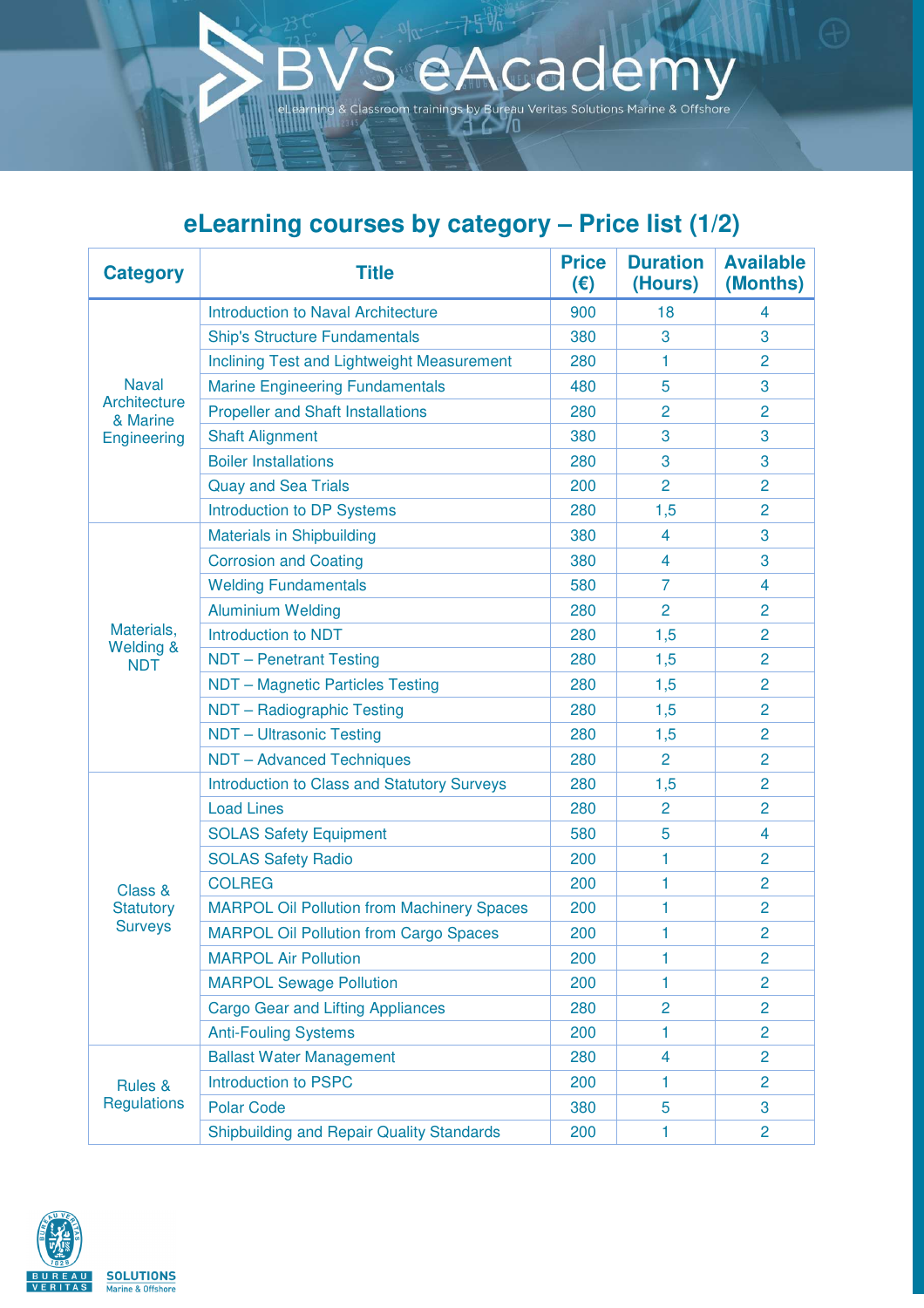## **eLearning courses by category – Price list (2/2)**

Á

 $5 \%$ 

& Classroom trainings by Bureau Veritas Solutions Marine & Offshore

cademy

| <b>Category</b> | Title                                                     | <b>Price</b><br>(€) | <b>Duration</b><br>(Hours) | <b>Available</b><br>(Months) |
|-----------------|-----------------------------------------------------------|---------------------|----------------------------|------------------------------|
| <b>Shipping</b> | <b>Maritime Regulatory Bodies</b>                         | 200                 | 3                          | 2                            |
|                 | <b>Maritime International Conventions</b>                 | 380                 | 5                          | 3                            |
|                 | <b>Personal Safety on Board Ships</b>                     | 280                 | 1,5                        | 2                            |
|                 | <b>Port State Control</b>                                 | 200                 | 2                          | $\overline{2}$               |
|                 | <b>Shipping</b>                                           | 200                 | 2                          | 2                            |
| Cybersecurity   | <b>Cybersecurity Awareness in Maritime</b><br>Environment | 100                 |                            | $\mathcal{P}$                |
|                 | <b>ISM Code and Cyber Risk Management</b>                 | 200                 | 2                          | 2                            |

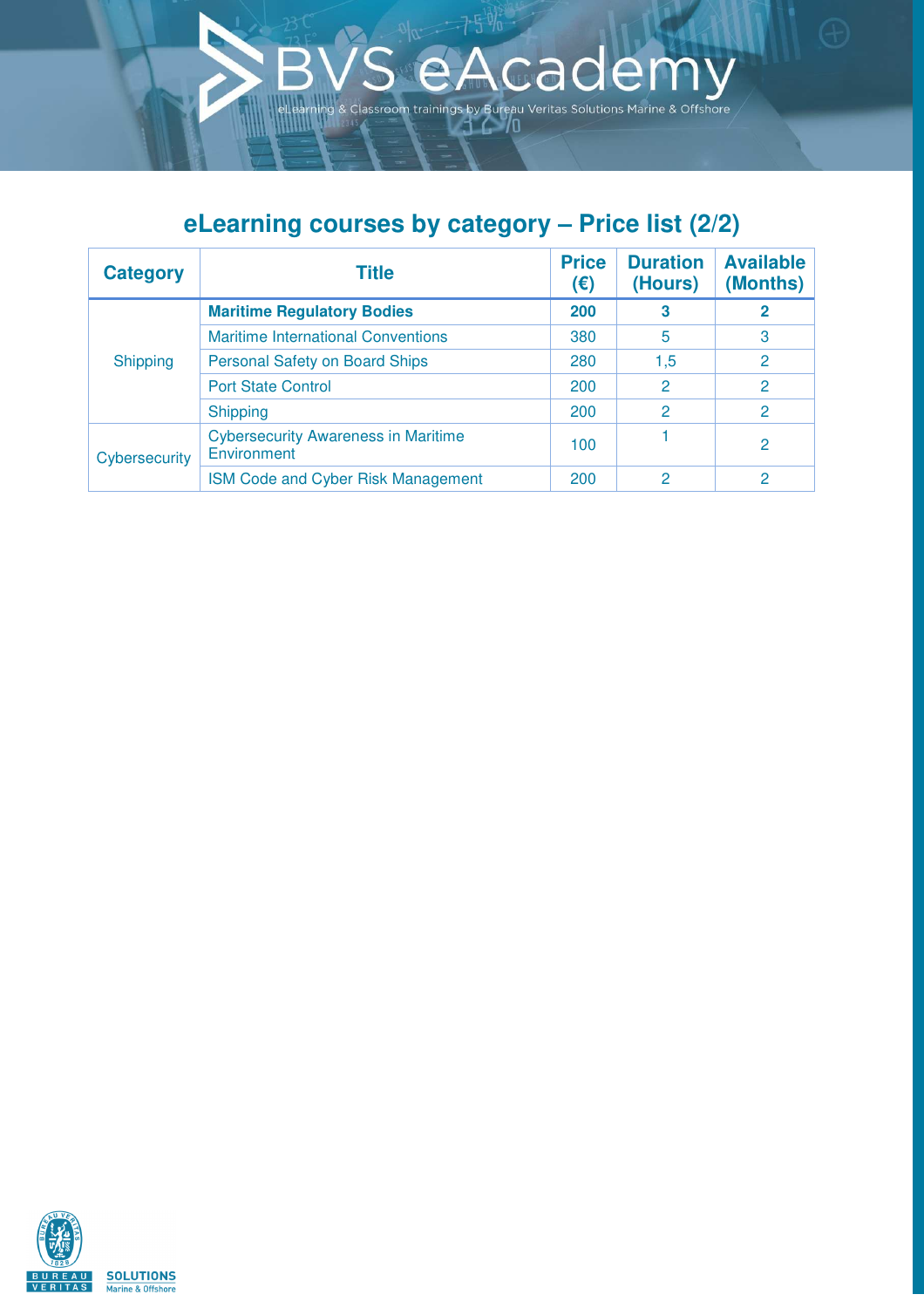## **eLearning courses by alphabetical order – Price list (1/2)**

cademy

& Classroom trainings by Bureau Veritas Solutions Marine & Offshore

| <b>Title</b>                                           | <b>Price</b><br>(€) | <b>Duration</b><br>(Hours) | <b>Available</b><br>(Months) |
|--------------------------------------------------------|---------------------|----------------------------|------------------------------|
| <b>Aluminium Welding</b>                               | 280                 | 2                          | 2                            |
| <b>Anti-Fouling Systems</b>                            | 200                 | 1                          | $\overline{2}$               |
| <b>Ballast Water Management</b>                        | 280                 | 4                          | $\overline{2}$               |
| <b>Boiler Installations</b>                            | 280                 | 3                          | 3                            |
| <b>Cargo Gear and Lifting Appliances</b>               | 280                 | $\overline{2}$             | $\overline{2}$               |
| <b>COLREG</b>                                          | 200                 | 1                          | $\overline{2}$               |
| <b>Corrosion and Coating</b>                           | 380                 | 4                          | 3                            |
| <b>Cybersecurity Awareness in Maritime Environment</b> | 100                 | 1                          | 2                            |
| Inclining Test and Lightweight Measurement             | 280                 | 1                          | $\overline{2}$               |
| <b>Introduction to Class and Statutory Surveys</b>     | 280                 | 1,5                        | $\overline{2}$               |
| <b>Introduction to DP Systems</b>                      | 280                 | 1,5                        | 2                            |
| <b>Introduction to Naval Architecture</b>              | 900                 | 18                         | 4                            |
| <b>Introduction to NDT</b>                             | 280                 | 1,5                        | 2                            |
| <b>Introduction to PSPC</b>                            | 200                 | 1                          | 2                            |
| ISM Code and Cyber Risk Management                     | 200                 | $\overline{2}$             | 2                            |
| <b>Load Lines</b>                                      | 280                 | 2                          | 2                            |
| <b>Marine Engineering Fundamentals</b>                 | 480                 | 5                          | 3                            |
| <b>Maritime International Conventions</b>              | 380                 | 5                          | 3                            |
| <b>Maritime Regulatory Bodies</b>                      | 200                 | 3                          | $\overline{2}$               |
| <b>MARPOL Air Pollution</b>                            | 200                 | 1                          | 2                            |
| <b>MARPOL Oil Pollution from Cargo Spaces</b>          | 200                 | 1                          | 2                            |
| <b>MARPOL Oil Pollution from Machinery Spaces</b>      | 200                 | 1                          | 2                            |
| <b>MARPOL Sewage Pollution</b>                         | 200                 | 1                          | 2                            |
| <b>Materials in Shipbuilding</b>                       | 380                 | 4                          | 3                            |
| <b>NDT - Advanced Techniques</b>                       | 280                 | 2                          | 2                            |
| NDT - Magnetic Particles Testing                       | 280                 | 1,5                        | $\overline{2}$               |
| <b>NDT</b> - Penetrant Testing                         | 280                 | 1,5                        | $\overline{2}$               |
| NDT - Radiographic Testing                             | 280                 | 1,5                        | $\overline{2}$               |
| <b>NDT</b> - Ultrasonic Testing                        | 280                 | 1,5                        | $\overline{2}$               |
| <b>Personal Safety on Board Ships</b>                  | 280                 | 1,5                        | $\overline{2}$               |
| <b>Polar Code</b>                                      | 380                 | 5                          | 3                            |
| <b>Port State Control</b>                              | 200                 | $\overline{2}$             | 2                            |
| <b>Propeller and Shaft Installations</b>               | 280                 | $\overline{2}$             | $\overline{2}$               |
| <b>Quay and Sea Trials</b>                             | 200                 | 2                          | 2                            |
| <b>Shaft Alignment</b>                                 | 380                 | 3                          | 3                            |
| <b>Shipbuilding and Repair Quality Standards</b>       | 200                 | 1                          | $\overline{2}$               |

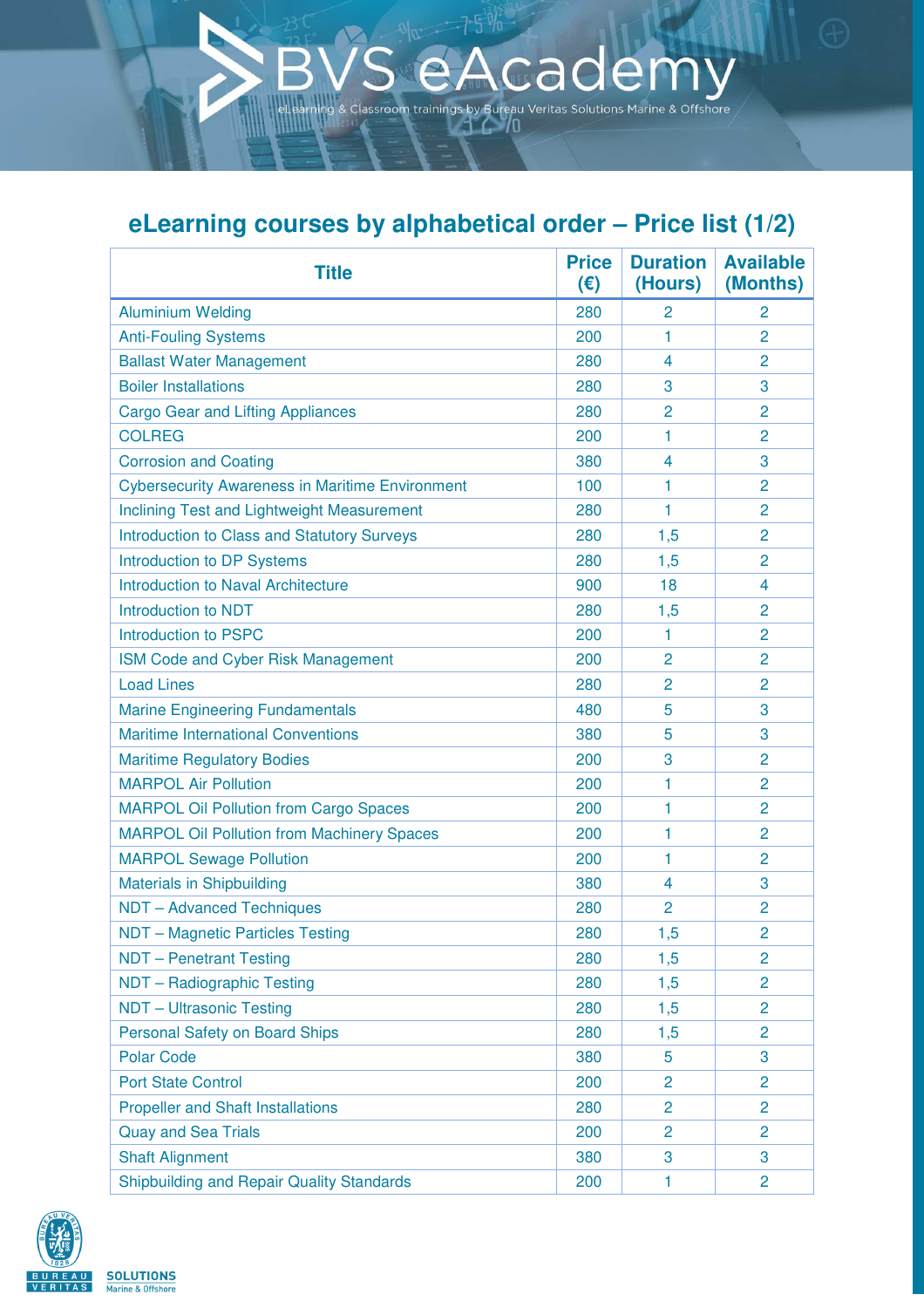## **eLearning courses by alphabetical order – Price list (2/2)**

 $\mathfrak{f}$ 

& Classroom trainings by Bureau Veritas Solutions Marine & Offshore

Á

cademy

| <b>Title</b>                         | <b>Price</b><br>(€) | <b>Duration</b><br>(Hours) | <b>Available</b><br>(Months) |
|--------------------------------------|---------------------|----------------------------|------------------------------|
| <b>Shipping</b>                      | 200                 |                            |                              |
| <b>Ship's Structure Fundamentals</b> | 380                 | З                          | 3                            |
| <b>SOLAS Safety Equipment</b>        | 580                 | 5                          |                              |
| <b>SOLAS Safety Radio</b>            | 200                 |                            |                              |
| <b>Welding Fundamentals</b>          | 580                 |                            |                              |